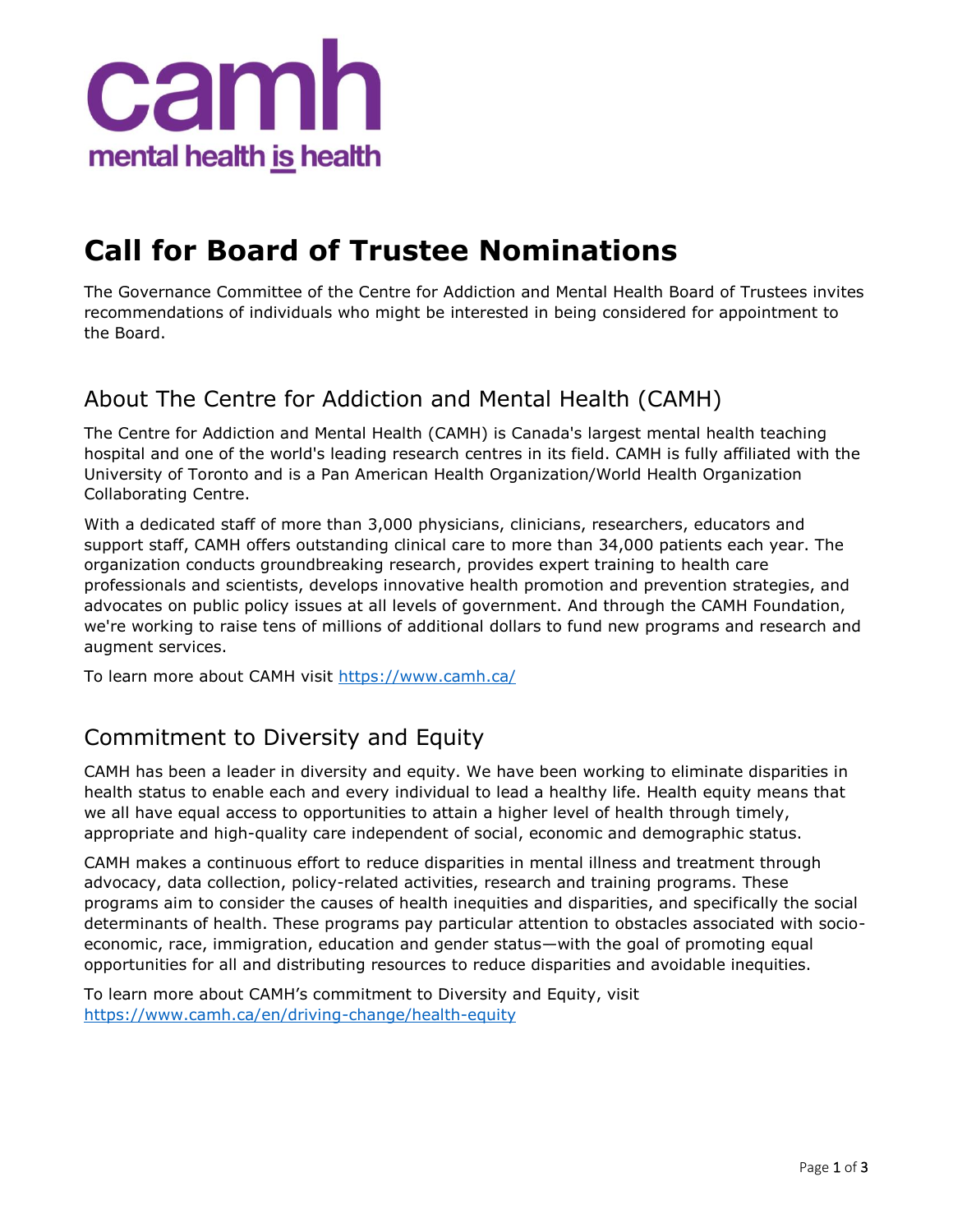#### Board of Trustees

The Board of Trustees of CAMH has overall responsibility for the governance of CAMH. It provides strategic leadership to CAMH in establishing its vision, mission and core values and defining policies that reflect them. It adopts policies to ensure the effective management of the organization's human and financial resources. The Board is also responsible to its funders and the community at large for the operations of CAMH.

To learn more about the Board of Trustees, visit [https://www.camh.ca/en/driving-change/about](https://www.camh.ca/en/driving-change/about-camh/performance-and-accountability/camh-board-committees-and-meetings-and-procedures)[camh/performance-and-accountability/camh-board-committees-and-meetings-and-procedures](https://www.camh.ca/en/driving-change/about-camh/performance-and-accountability/camh-board-committees-and-meetings-and-procedures)

#### Trustee Attributes

*All incoming Trustees, regardless of career background or skillset, will bring the following:*

- $\circ$  Passion for CAMH's Vision, Purpose and Mission and personal alignment with our Values
- $\circ$  Commitment to collegiality, respect, consensus-building, equity and inclusion
- $\circ$  Board governance acumen understanding the principles of board governance, the fiduciary responsibilities of a Board and individual Trustees, and the risks associated with governance
- $\circ$  General financial literacy the ability to assess and understand financial information presented (operating and capital) and thoughtfully ask questions and challenge executive staff when necessary

*In light of upcoming vacancies, there is particular interest in recruiting individuals who would bring a high level of competency and credibility in multiple of the following areas:*

- $\circ$  Finance including but not limited to executive experience in Finance and/or Accounting, experience with financial control, budgeting, reporting and oversight of organizations and projects, and the ability to present financial information/statements effectively to the board.
- $\circ$  Strategy and strategic planning including but not limited to experience leading teams to articulate a vision, identify strategic priorities, oversee organizational performance, and adapt to emerging challenges and opportunities.
- $\circ$  Property development including but not limited to executive experience with commercial development and property development processes and planning, and familiarity with public private partnerships and the risks associated with them.
- $\circ$  Community and social services including but not limited to experience leading, navigating, advocating, creating and influencing policy, and partnership building within the ecosystem of publicly and charitably funded community and social services providers.
- $\circ$  Healthcare leadership including but not limited to executive experience in healthcare, the social determinants of health, health system transformation, governance of knowledge exchange, medical technology, hospital management and operations, and large-scale organizational research.
- $\circ$  Reconciliation including but not limited to the ability to provide expert oversight, insight, and foresight regarding the hospital's efforts to identify and close the gaps in health outcomes between Indigenous Peoples (First Nations, Inuit and Metis) and non-Indigenous communities.